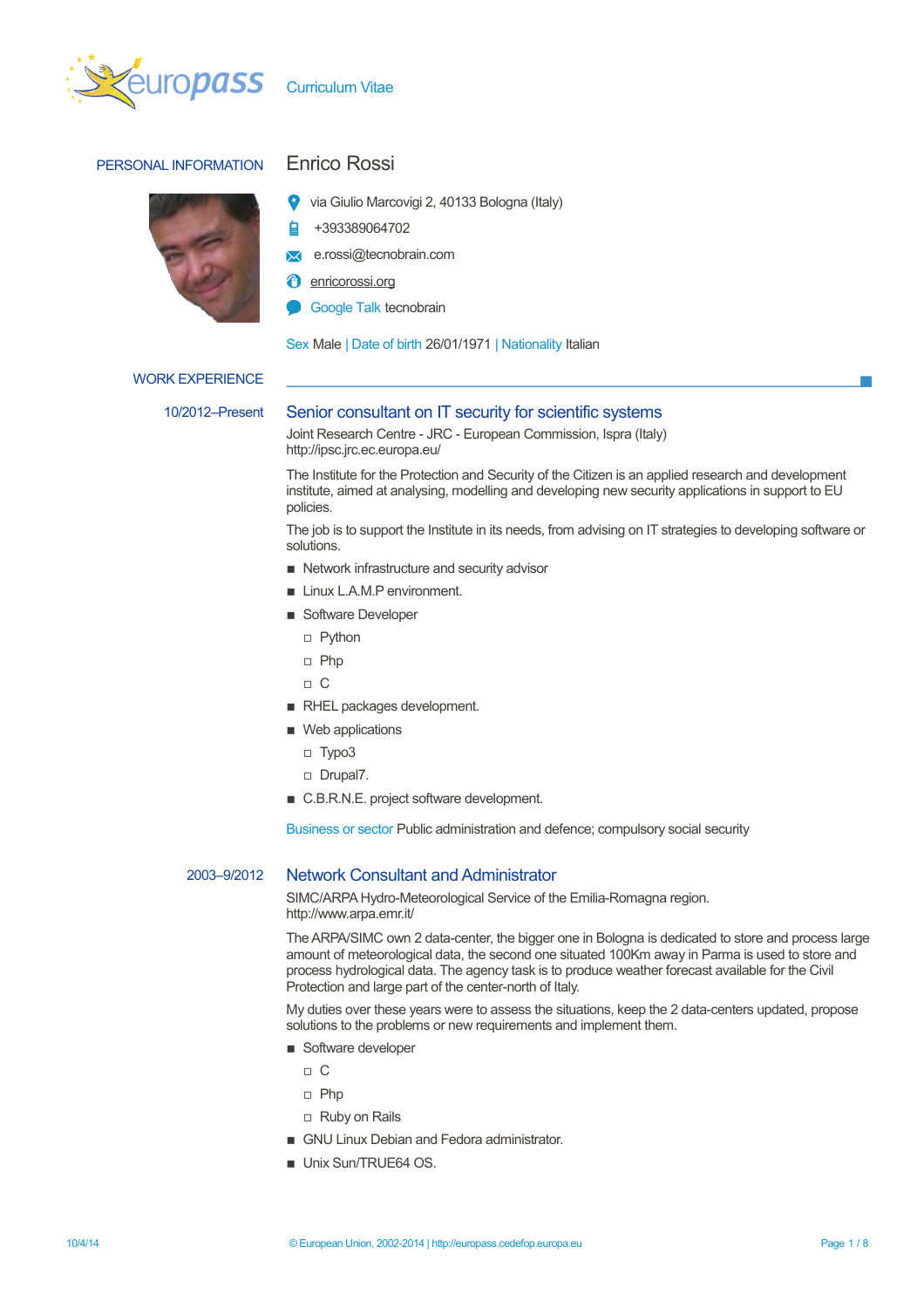

- **Firewalls** 
	- iptables
	- fwbuilder
- **E** IEEE 802.1Q VLAN
- Squid proxy server.
- VoIP asterisk PBX, Patton router.
- Virtual servers
	- KVM
	- Xen
	- □ Virtualbox.
- Monitornig software
	- Nagios
	- home made control procedures
- $\blacksquare$  NFS (3, 4) and GFS technology.
- **E** LDAP based directory information system.
- DNS (bind9)
- Print Server (CUPS)
- Web server (Apache) and LAMP environment

## 1997–2009 DevOps, System Administrator, network manager and software developer unix/linux system.

University of Bologna – Dept. of Physics, ADGB (Atmospheric Dynamics Group Bologna) www.unibo.it

The group own a small data-center used to store large amount of meteorological data, develops and run models, plot results. The duties were to design, build, upgrade and maintain this Linux/Unix datacenter with HPC cluster in a typical research environment.

- **EXECUTE:** HPC Linux Cluster Manager and designer.
	- Open MPI
	- NFS
	- DHCP/Bootp
	- Diskless Cluster
- Software Developer
	- $\Box$  C
	- Fortran
	- Ruby on Rails
	- Php
	- □ Shell scripts Bash
- Web applications
	- Plone CMS
	- □ Moin Wiki
- **EXECUTE:** System Administrator and designer of the local area network.
- Large S.A.N. and backups
- OpenMPI cluster manager and scientific software developer.
- OpenVPN.
- **B** SGI Iris OS System Manager.
- Lan Management and linux/unix system administrator.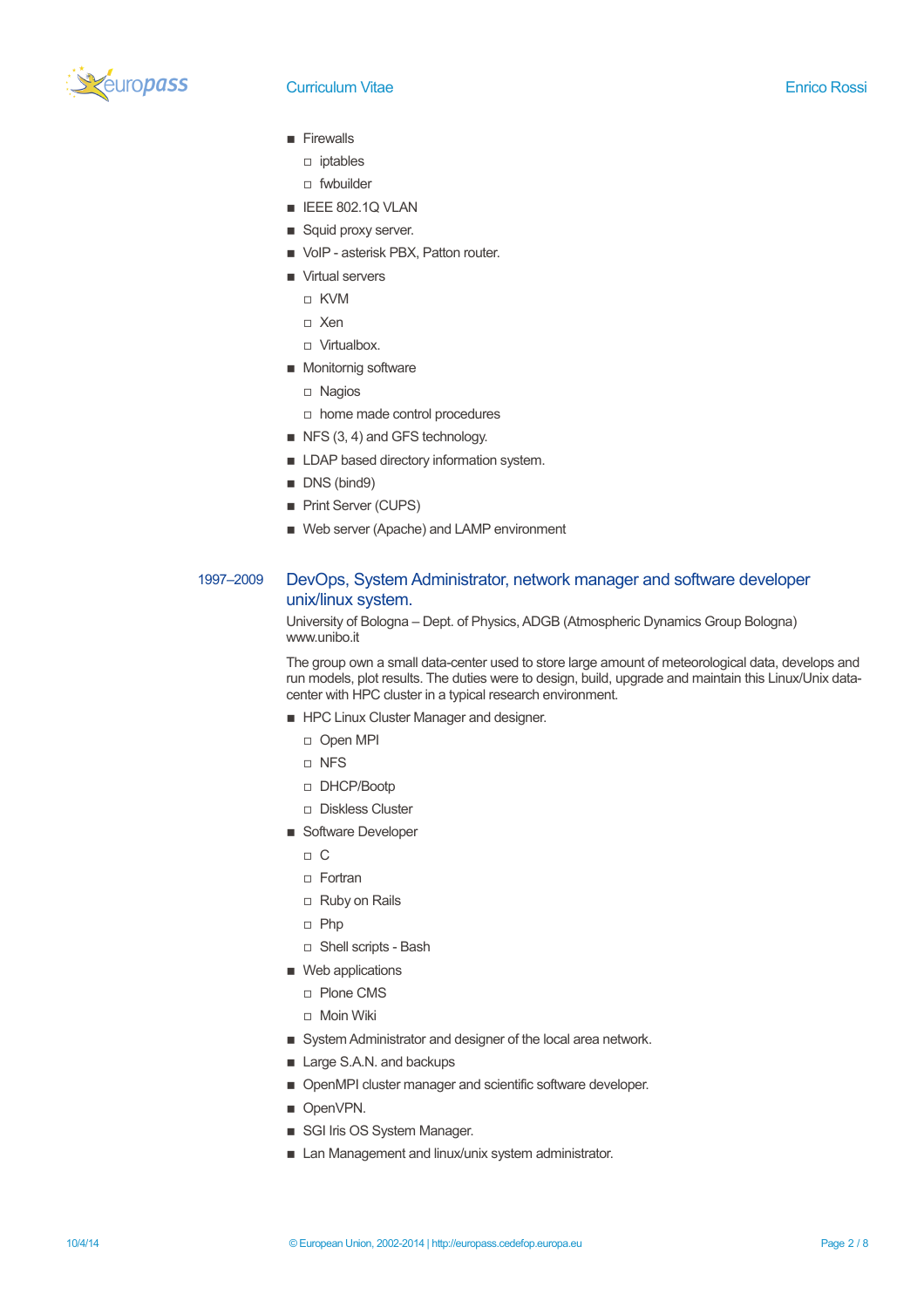

## 2003–2007 LAN Manager and system administrator

University of Bologna – Dept. of Physical and Inorganic Chemistry, DCFI group., Bologna (Italy) www.fci.unibo.it

Design, build, upgrade and maintain a small Linux/Unix data-center with HPC cluster in a typical research environment.

- **EXECUTE:** HPC Linux Cluster Manager and designer.
	- Open MPI
	- NFS
	- DHCP/Bootp
	- Diskless Cluster
- Software Developer
	- $\Box$  C
	- □ Shell scripts Bash
- **EXECT:** System Administrator and designer of the local area network.
- Large S.A.N. and backups
- **OpenMPI cluster manager and scientific software developer.**
- **E** Lan Management and linux/unix system administrator.

Business or sector Educational Institution ; Research industry

## 2006–2012 C software developer on Embedded and Real time Systems, Embedded Linux Self Employed, Bologna (Italy)

C Developing Open source software for embedded device.

As freelance professional I have worked on many projects for different companies during the period. Usually I was involved in 2 to 4 projects at the same time with part-time contracts. These are the main competencies required among all the contracts.

# **Software:**

- **Python**
- C developer on Embedded and Real time Systems, Embedded Linux.
	- AVR-libc
	- AVR-gcc for hardware based on Atmel microcontroller.
	- Debian for ARM based microcontroller.
- Kernel driver developer for custom HW in ARM environment.

### **Electronics Hardware:**

- **Debian porting to ARM embedded device.**
- Firmware for a Samsung SLE4442 chipcard reader and writer.
- Software and protocol for devices working on a simplified X10 network on 433Mhz.
- Atmel AtMega microcontroller, avr-libc standard library.

## 2008–5/2012 Python developer, Network and System manager

Blue Tech s.r.l., Bologna (Italy)

- Python 2.7
- **Python Bottle microframework**
- Sqlite3
- **Javascript**
- Ajax
- Css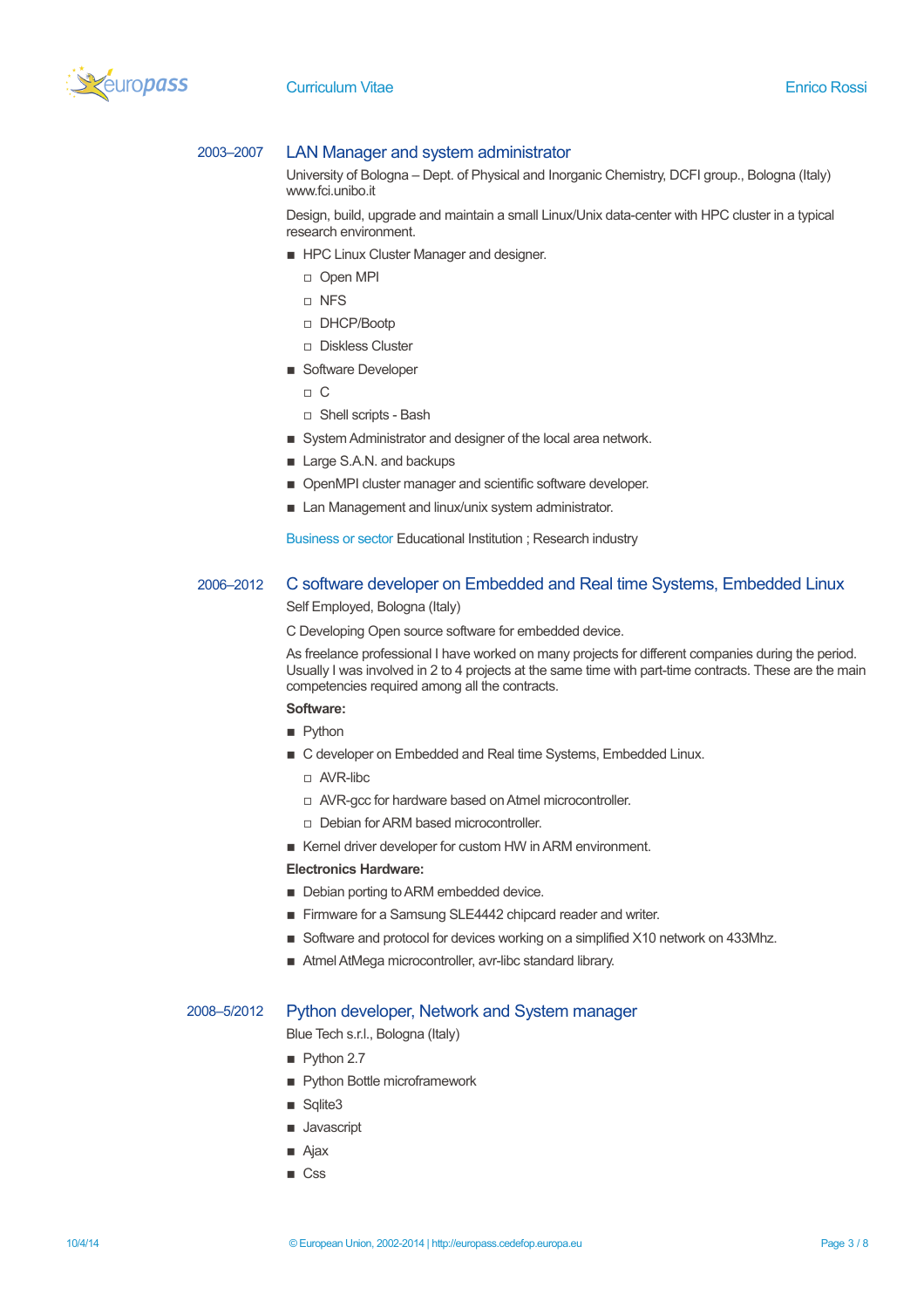

- **Html.**
- **E** Linux system administrator
- **E** Linux/windows network manager
- VoIP consultant
- **B** Sensitive Data Storage
- OpenVPN
- Customers Consultant

Business or sector Computer Hardware industry

## 01/2012–10/2012 System Administrator

SIDEL spa., Bologna (Italy)

- **Debian GNU Linux administrator**
- Moodle E-Learning platform (CMS)

Business or sector Compulsory work security

## 3/2011–9/2011 Linux network consultant.

Anastasis s.c, Bologna (Italy)

Assess the situation, plan an internet provider migration, deploy new network infrastructure services.

- dns bind9
- **E** Linux firewall iptables
- OpenVPN
- **u** train on the job.

Business or sector Computer Software industry

## 6/2010–6/2011 C, Python software developer.

Hospimatic srl., Bologna (Italy)

Firmware for a Samsung SLE4442 chipcard reader and writer. Software and protocol for devices working on a simplified X10 network on 433Mhz.

- Atmel AtMega microcontroller
- Avr-libc
- Project OneWay
- Siemens SLE4442

Business or sector Hospital & Health Care industry.

#### 12/2010–3/2011 Linux virtualization and networking consultant.

Xelia srl., Imola (Italy)

Installation and virtualization (KVM) of linux debian servers and related netwoking infrastructure with redundancy and backups.

Business or sector Partnership; Information Technology and Services industry.

## 2009–2010 Linux teaching and training.

SIMC/ARPA Hydro-Meteorological Service of the Emilia-Romagna region., Parma (Italy)

Teaching basic Linux installation and management. GNU/Debian installation and configuration.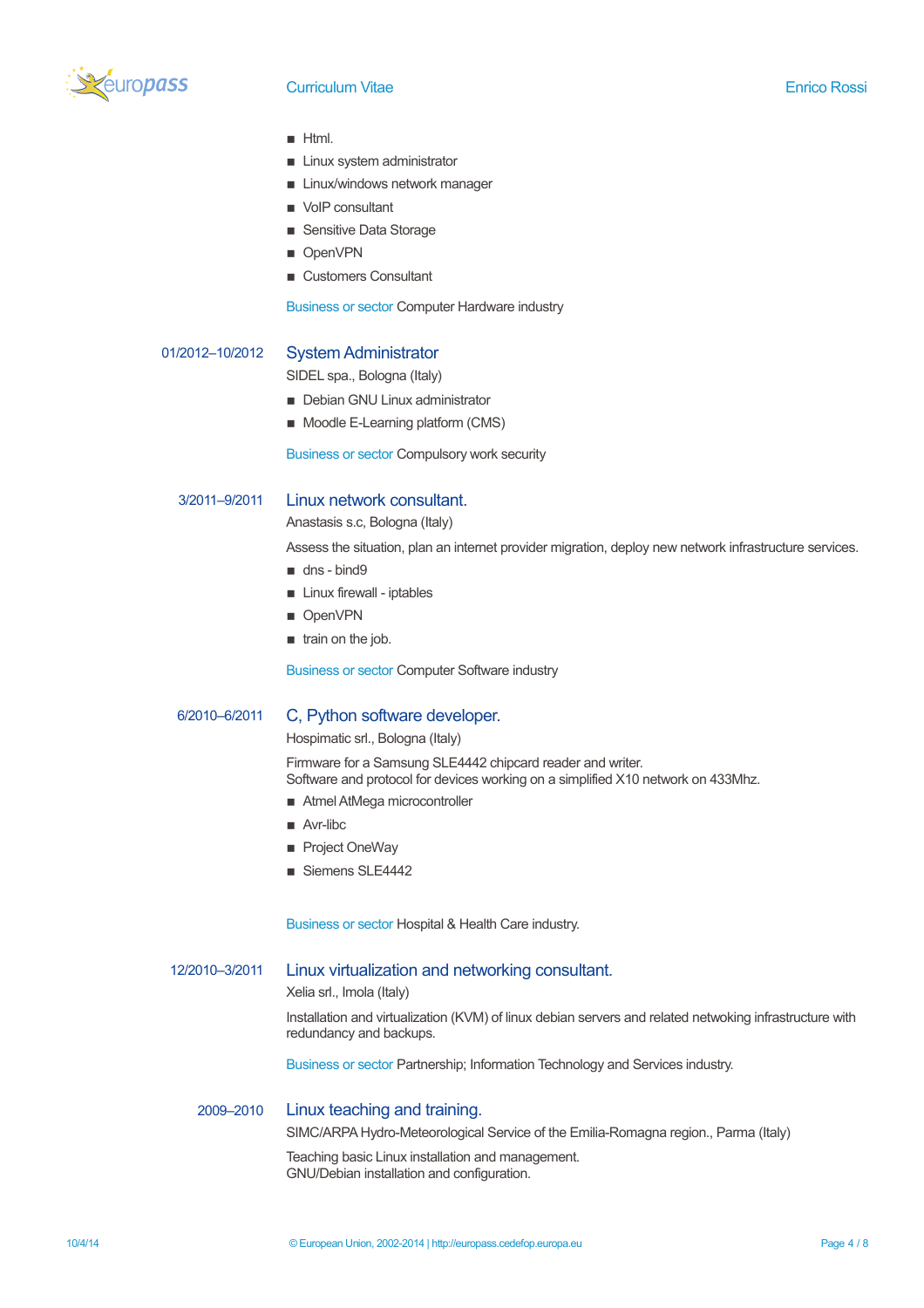

- **Exercise Exercise E** Firewall how-to based on iptables
- Network troubleshooting based on wireshark

Business or sector Government Agency ; Environmental Services industry

#### 2000–2008 Network and system manager.

Lamda Informatica srl., Bologna (Italy)

- LAMP developer
- **B** Sqlite
- **Posgresql**
- PHP
- Web developer Ruby on Rails (eCommerce)
- **E** Linux system administrator
- **E** Linux/windows network manager
- **D** VoIP Asterisk
- Sensitive Data Storage
- OpenVPN

Business or sector Computer Hardware industry

## 1996–2005 Network designer and administrator, consultant.

ITCS Enrico Mattei, San Lazzaro di Savena, Bologna (Italy)

Linux Infrastructure servers

- SMTP
- Mail POP/IMAP
- **Proxy**
- **Retwork security.**
- Novell network support

Business or sector Education

### 2002–2004 Founding Member of Zefir s.r.l. (Spin Off with Univ. of Bologna)

Zefir srl.

Zefir Spin Off in collaboration with University of Bologna was created to fulfill the requirement of the Refir Satellite Project ground segment, mainly software, data storage and IT support.

## 2002–2002 Network on site installation.

Cable & Wireless., Bologna (Italy)

Installation and configuration cisco routers.

Business or sector Telecommunications industry

## 2001–2001 ISDN wide area network.

C.N.A. - National Confederation for the Craft Sector and Small and Medium Enterprise of Italy., Rome (Italy)

Network manager and support for a isdn based country wide area network.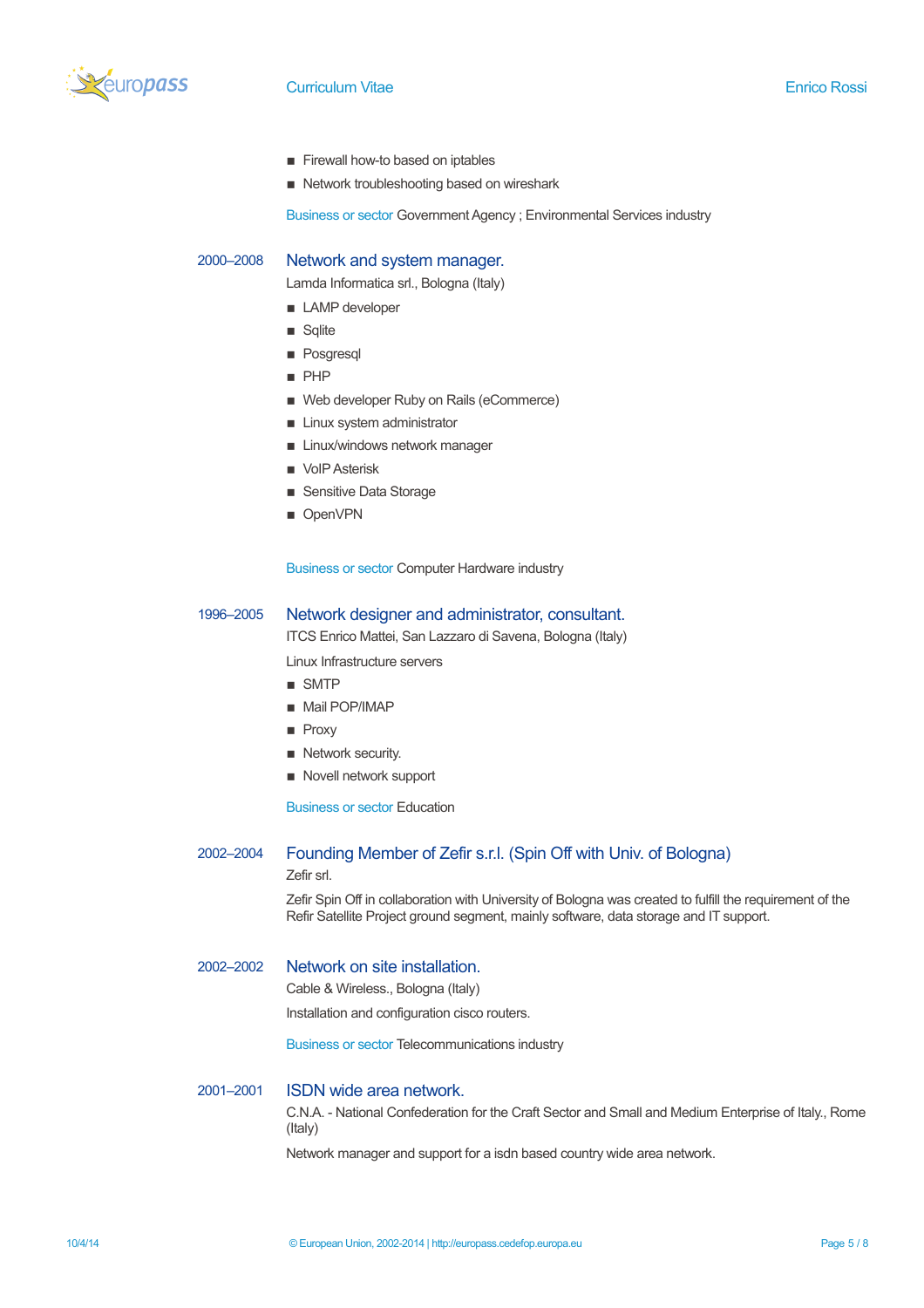

| 1999-1999                          | Electronics engineering technician.<br>L.A.B.E.N. spa., Milano (Italy)<br>Electronic projects.                                                                                                                                                                |         |                    |                   |                |
|------------------------------------|---------------------------------------------------------------------------------------------------------------------------------------------------------------------------------------------------------------------------------------------------------------|---------|--------------------|-------------------|----------------|
|                                    | Business or sector Public Company; Information Technology and Services industry                                                                                                                                                                               |         |                    |                   |                |
| Jan 96-Dec 96                      | Meteorological software for Cray T3E.<br>C.I.N.E.C.A.<br>Fortran meteorological climate model code reviewer.                                                                                                                                                  |         |                    |                   |                |
| $94 - 95$                          | Unix mainframe system manager.<br>University of Bologna, Physics Dept.<br>System manager of an IBM RS6000 based small data center.                                                                                                                            |         |                    |                   |                |
| $92 - 94$                          | Novell network and Ms-Dos administrator.<br>Lambda Office Italia srl.<br>Novell network designer and manager.<br>Customer Ms-Dos Hardware and software support service.                                                                                       |         |                    |                   |                |
| Jan 92-Dec 92                      | Software C++ developer.<br>Simulmondo<br>C++ GUI developer.                                                                                                                                                                                                   |         |                    |                   |                |
| 1/1991-12/1991                     | <b>Private Computer Science teacher</b><br>Secondary school level CS teacher at home.                                                                                                                                                                         |         |                    |                   |                |
| <b>EDUCATION AND TRAINING</b>      |                                                                                                                                                                                                                                                               |         |                    |                   |                |
| 1985-1990                          | Perito Tecnico Informatico.<br>I.T.I.S. "Odone Belluzzi"<br><b>Computer Science</b>                                                                                                                                                                           |         |                    |                   |                |
| <b>PERSONAL SKILLS</b>             |                                                                                                                                                                                                                                                               |         |                    |                   |                |
| Mother tongue(s)                   | Italian                                                                                                                                                                                                                                                       |         |                    |                   |                |
| Other language(s)                  | <b>UNDERSTANDING</b>                                                                                                                                                                                                                                          |         | <b>SPEAKING</b>    |                   | <b>WRITING</b> |
|                                    | Listening                                                                                                                                                                                                                                                     | Reading | Spoken interaction | Spoken production |                |
| English                            | <b>B2</b><br><b>B2</b><br>B <sub>2</sub><br><b>B1</b><br>B1<br>Levels: A1/A2: Basic user - B1/B2: Independent user - C1/C2: Proficient user<br>Common European Framework of Reference for Languages                                                           |         |                    |                   |                |
| Organisational / managerial skills | As freelance professional I have developed projects in partnership with other companies, people and<br>organizations, and, of course, customers. I have collaborated with different professionists sometimes<br>as a team leader, sometimes as a team member. |         |                    |                   |                |
| Job-related skills                 | Knowledge of analog and digital Electronics.                                                                                                                                                                                                                  |         |                    |                   |                |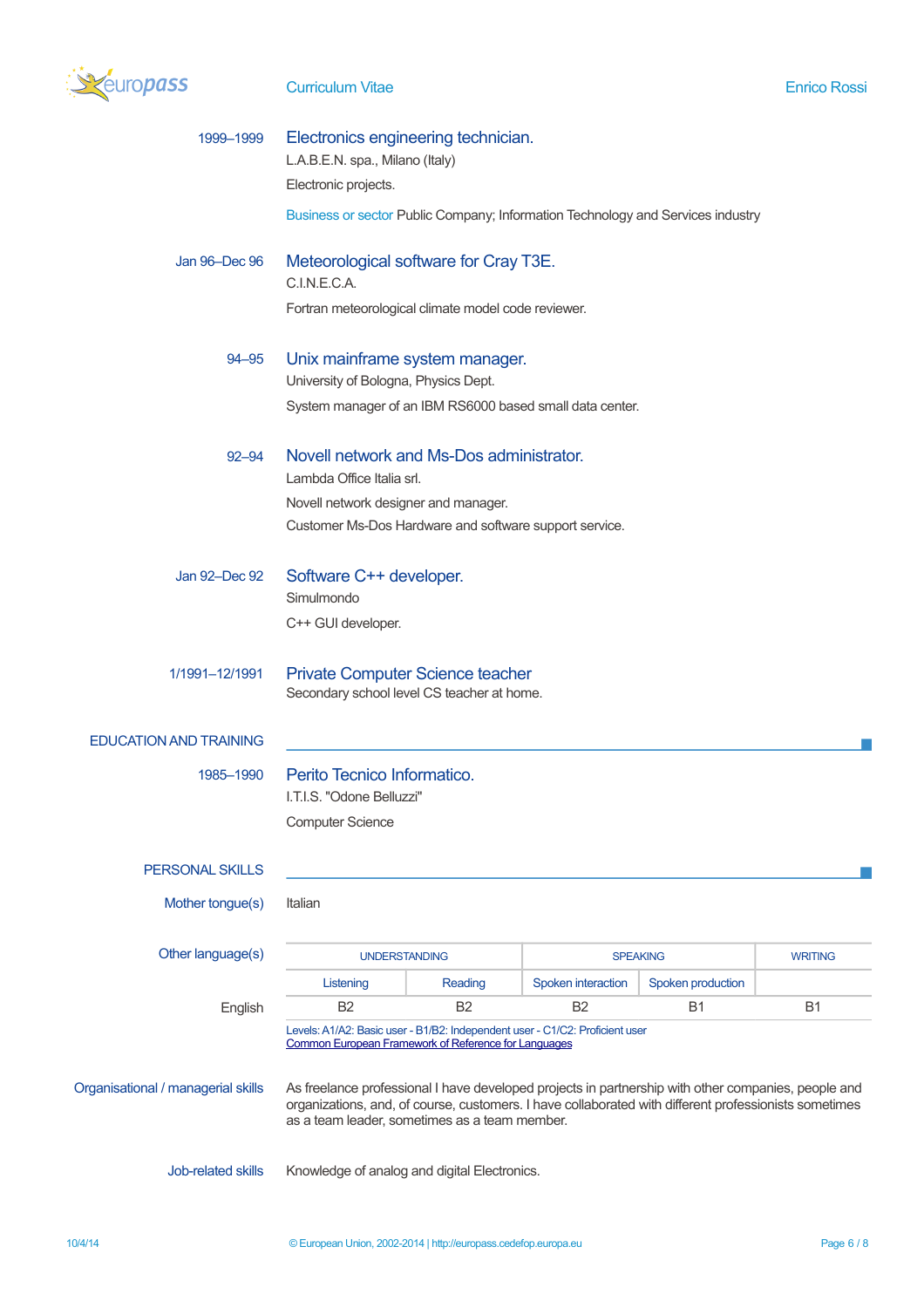

- Computer skills GNU/Debian Ubuntu Linux.
	- Red Hat Enterprise, CentOS.
	- C developer.
	- **E** HPC, Storage Area Network, hardware and software RAID, LVM, GPFS, fiber channel raid storage.
	- **DenMPI.**
	- **Pyhton, Bottle, Json, Ajax.**
	- **F** HTML, XML, CSS, Javascripts.
	- $\blacksquare$  PHP (3 5).
	- **B** Shell scripting.
	- **PostgreSQL, MySQL, Sqlite.**
	- Ruby on Rails.
	- **Plone CMS.**
	- **Fortran.**
	- Atmel ATMega C open source programming.
	- Atmel AVR32 C programming and linux porting.
	- Hardware bus i2c, twi, rs232 microcontroller link.
	- **E** High Speed ADC sampling and data-management.
	- $\blacksquare$  Iptables, firewall, network protocols.
	- Scalable network, switches and physical link.
	- Network services, dns, dhcp, ipv4, ipv6.
	- Virtual server (Xen, Vserver, KVM, qEmu).
	- $\blacksquare$  NFS (3 e 4), Samba.
	- **Printserver, cupsys, HpJetAdmin.**
	- Asterisk PBX, VoIP Client Linux and Windows, Hardware, VoIP protocol and application.
	- Router VoIP Patton.
	- **INDER ARK IN A Meteorological GSM/GPRS station, firmware and software, remote sensing device, real time data** acquisition.
	- ARM Linksys NSLU2, Open WRT Linux.
	- Hp/Compaq Tru64.
	- SGI Irix.
	- $\blacksquare$  IBM Aix.
	- Cisco Ios, ISDN, Adsl, Routing.

- Other skills **EXECUTE:** Free flying license (paragliding) since 2002.
	- Amateur Radio license 1980.
	- Nautical license (sail/engine).
	- Nautical skipper experience from 1995 to 2001 in the Mediterranean sea.

### Driving licence A, B

### ADDITIONAL INFORMATION

Publications ▪ Marco Miani, Sergio Consoli, Daniele Galliano, **Enrico Rossi**, Alessandro Annunziato "Physical and numerical simulation of a scaled tsunami wave." JRC - technical report. EUR 26079. Luxembourg (Luxembourg): Publications Office of the European Union; JRC83345 - ISBN: 978-92- 79-32512-0 (2013)